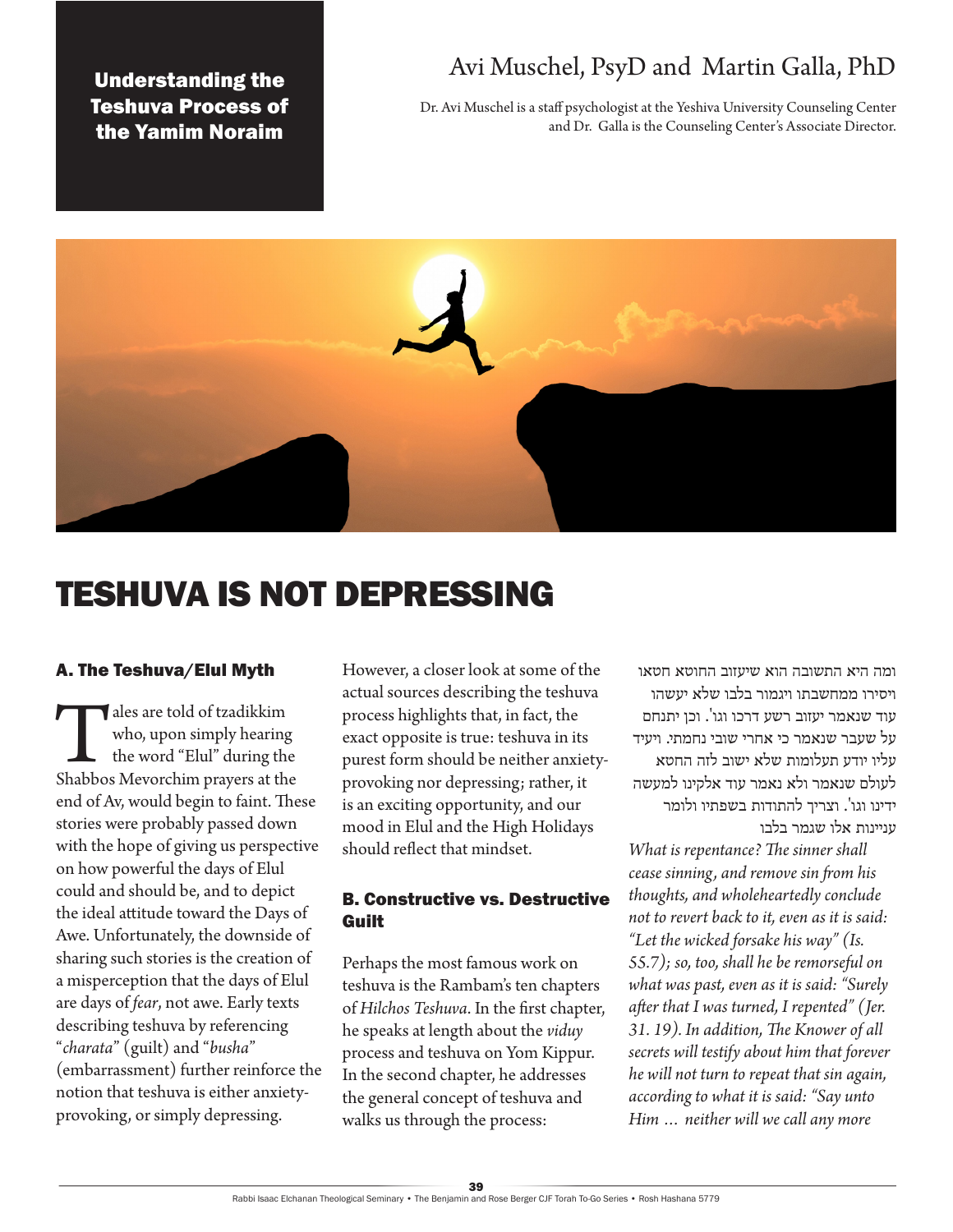*the work of our hands our gods" (Hos. 14.3–4). It is, moreover, essential that his confession shall be by spoken words of his lips, and all that which he concluded in his heart shall be formed in speech.*<sup>1</sup> The Rambam identifies three indispensable steps to the teshuva process: regret ("*yis'nachem al she'avar*"), confession ("*l'hisvados bi'sfasav*"), and leaving the sin/ committing to not doing it again ("*she'ya'azov ha'choteh chet'o ... vi'yigmor b'libo she'lo ya'asehu ode*").

Several commentaries note that in contrast to others (such as Me'iri and Rabbeinu Yonah), the Rambam seems to emphasize that the key phase in teshuva is the last one chronologically, the abandoning of the sin and the commitment not to regress.2 This is evident from the way the Rambam structures this halacha, where he asks, "What is teshuva?" and responds with the requirement to abandon the sin, removing it from our thoughts, and committing to never recommit the sin. He then adds, almost as an addendum, "*v'chen*," and the repenter should also regret his deeds. This framework reveals the Rambam's belief that the crucial step in teshuva is the positive acceptance going forward, and that the component of regret is only required to ensure that he remains genuinely committed moving forward. This is further demonstrated from the verse the Rambam cites, "*acharei shuvi, nichamti*," after I have completed teshuva, [then] I regret [my previous sins].

In other words, the Rambam believes that although there is a place for guilt in the teshuva process, he only subscribes to "constructive guilt," which inspires better behavior going forward, and not "destructive guilt," which ruins a person's mood, and

distances him further from his goal.<sup>3</sup> The most important part of teshuva is to simply be better. A person should work toward changing his actions, and through that process, he has already performed the most significant aspect of teshuva. The feelings of guilt are beneficial only inasmuch as they help a person maintain his commitment for the future. Clearly there is no benefit, or even permissibility, in allowing feelings of guilt to become so overwhelming that they cause a person to continue doing the very deeds that he was upset about in the first place!

When beginning the teshuva process, we must completely forget the past, lest we give up hope when looking back.

This dilemma can be illustrated with the following brief example. A person begins to work toward ceasing to speak loshon hara. If this person commits the sin again, he may struggle with normal disappointment and constructive guilt over his continued speaking of loshon hara. If, however, he also experiences destructive guilt — in the form of self-directed frustration for continued loshon hara-speaking — this can trigger maladaptive feelings of sadness and anger that may not have been present prior. Put simply, he will be worse off than he was before.

At Yeshiva University's Counseling Center, we often discuss the idea of this Rambam with students who express guilt over their religious

misdeeds. In our role as clinicians, we cannot (and do not) tell students how to behave. However, when a student presents with overwhelming guilt over their misdeeds, we can and do explore with them the source of the guilt. If the guilt is caused by their desire to grow in their spiritual lives, then we help the students recognize that focusing on "constructive guilt," which produces a stronger relationship with G-d, is useful; "destructive guilt," on the other hand, often perpetuates their negative cycles of behavior.

# C. No Place for Hopelessness

In a similar manner, Rav Moshe Shternbach analyzes another curious detail in the Rambam.4 Specifically, he notices that when defining teshuva, as quoted above, the Rambam lists commitment for the future **before**  listing regretting the past. By contrast, when the Rambam describes in his first chapter of *Hilchos Teshuva* how to confess (*viduy*), he writes that a person must first acknowledge his regret over past misdeeds and then commit to never doing them again. Why, in the context of *viduy*, does the Rambam list the stages of teshuva in chronological order (regret then commit), when he clearly deviates from that order in defining the essence of teshuva (commit then regret)? Rav Shternbach explains that when beginning the teshuva process, we must completely forget the past, lest we give up hope when looking back. This is the Rambam's intention in his framing of the general halacha about teshuva: forget the past and worry about the present. Only once a person has succeeded in correcting his ways, and there is no longer concern about his giving up hope, can he properly do *viduy* and reflect back on his past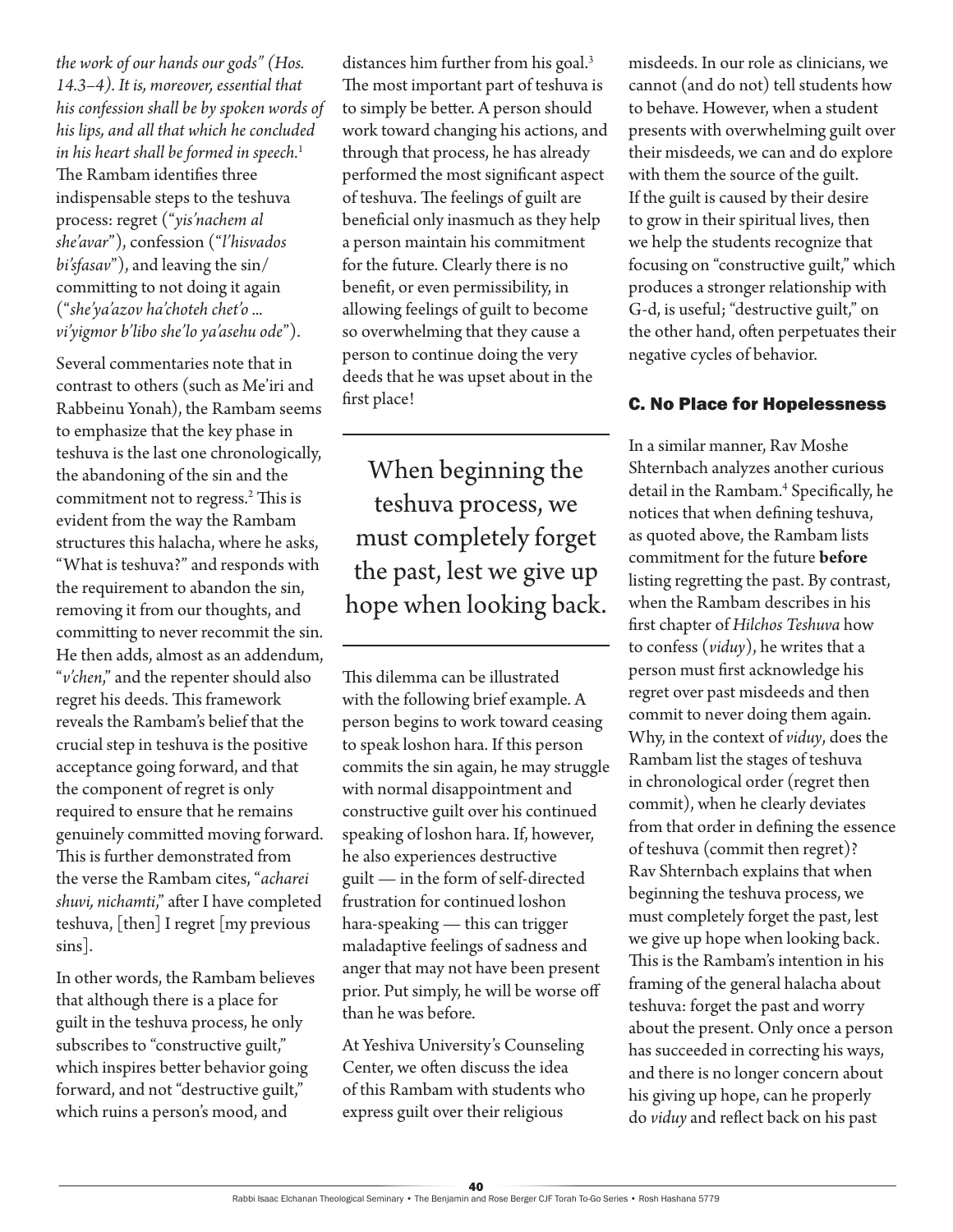in a healthy and productive way. Just as destructive guilt can turn a person away from achieving his goals, perhaps its most dangerous outgrowth is hopelessness. The true beauty of teshuva is that regardless of how many times we have failed, we always have hope, and although we may feel otherwise, we always have another opportunity.

# D. The Real Me

In describing the process of the *se'ir la'azazel*, the goat thrown off the cliff, the Gemara makes it very clear that the two goats used in the lottery must be nearly identical in price as well as in every detail of their physical appearance.<sup>5</sup> In explaining this need for total similarity, Rav Yechezkel Yakovson, rosh yeshiva of Yeshivat Sha'alvim, points to the history of psychology.

Although a founding father of modern day psychology, Freud had a tragic view of man, defining him as constantly struggling against his innate desires for aggression and sexuality. Later psychologists, such as Abraham Maslow and Viktor Frankl, developed humanistic psychology, which asserts that man, at his essence, is in search of meaning and value in life, and animalistic impulses merely interfere with man's innate desire to achieve spiritual and/or psychological growth.

Rav Yakovson concluded that the *se'ir la'azazel* demonstrates that we side with the humanists. The message that the Jewish people send to Hashem on Yom Kippur, as they send the goat off the cliff, is that at our core, we really are good

people. We may often look like we are doing the wrong thing, but that is not us; it is our doppelganger.

Similar to our own distinction between "constructive guilt" and "destructive guilt," psychologists have come to a similar conclusion in explaining the fundamental difference between "shame" and "guilt." According to Helen Block Lewis:

*The experience of shame is directly about the self, which is the focus of evaluation. In guilt, the self is not the central object of negative evaluation, but rather the thing done or undone is the focus. In guilt, the self is negatively evaluated in connection with something but is not itself the focus of the experience.*<sup>6</sup> Put more simply in recent years by Brené Brown, "Shame is, 'I am bad.' Guilt is, 'I did something bad.'"7

The difference between these two concepts is more than semantics; studies confirm that a person's subsequent behavior is affected by whether we experienced shame or guilt. In the case of the former, we are more likely to retreat or withdraw, often leading to addiction and depression, among other potential mental health problems. Contrast this reaction to those who experience guilt, who may possess a more balanced and reasonable awareness of themselves and are therefore less likely to develop those same issues.

Perhaps a case example from our experience can help demonstrate the all-too-common path from destructive guilt to hopelessness to shame. Yaakov presents to us as frustrated and annoyed about a particular behavior that he continues to engage in, though

#### Tefillah Insights: Avinu Malkeinu

In Avinu Malekinu we refer to God as our father and as our king. These two references parallel what we recite in HaYom Harat Olam after the shofar is blown during Mussaf "*im k'vanim im k'avadim*"— whether we are like children or like servants. Indeed, many congregations use the same tune for Avinu Malkeinu and HaYom Harat Olam.

 In HaYom Harat Olam we say that if we are like Your children, please have mercy on us like a father has mercy on his children, and if we like servants, we turn to You until You can be gracious to us. R. Yaakov Etlinger, *Minchat Ani* to Parashat Ha'azinu, asks: If a child got into trouble with his or her father and said, "My master, be gracious to me," it would be inappropriate and cold. The father might ask, "Are you ignoring the loving relationship that we have?" If a servant of the king said to the king, "Please show me some loving kindness and have mercy," it would be equally inappropriate. If we are unsure whether we are like children or servants, how can we ask for both mercy and graciousness? Wouldn't we be reciting something inappropriate regardless of our status? R. Etlinger answers that when God presented His Thirteen Attributes to Moshe Rabbeinu, he said "*ani a'avir kol tuvi al panecha*" — I will make all My goodness pass before you  $(Shemot 33:19)$  — meaning that we can refer to all of the attributes of God simultaneously. Different people have different relationships with God, and He allows us to reference these multiple relationships simultaneously. That is what allows us to refer to him as Avinu and Malkeinu.

**Torah To Go Editors**